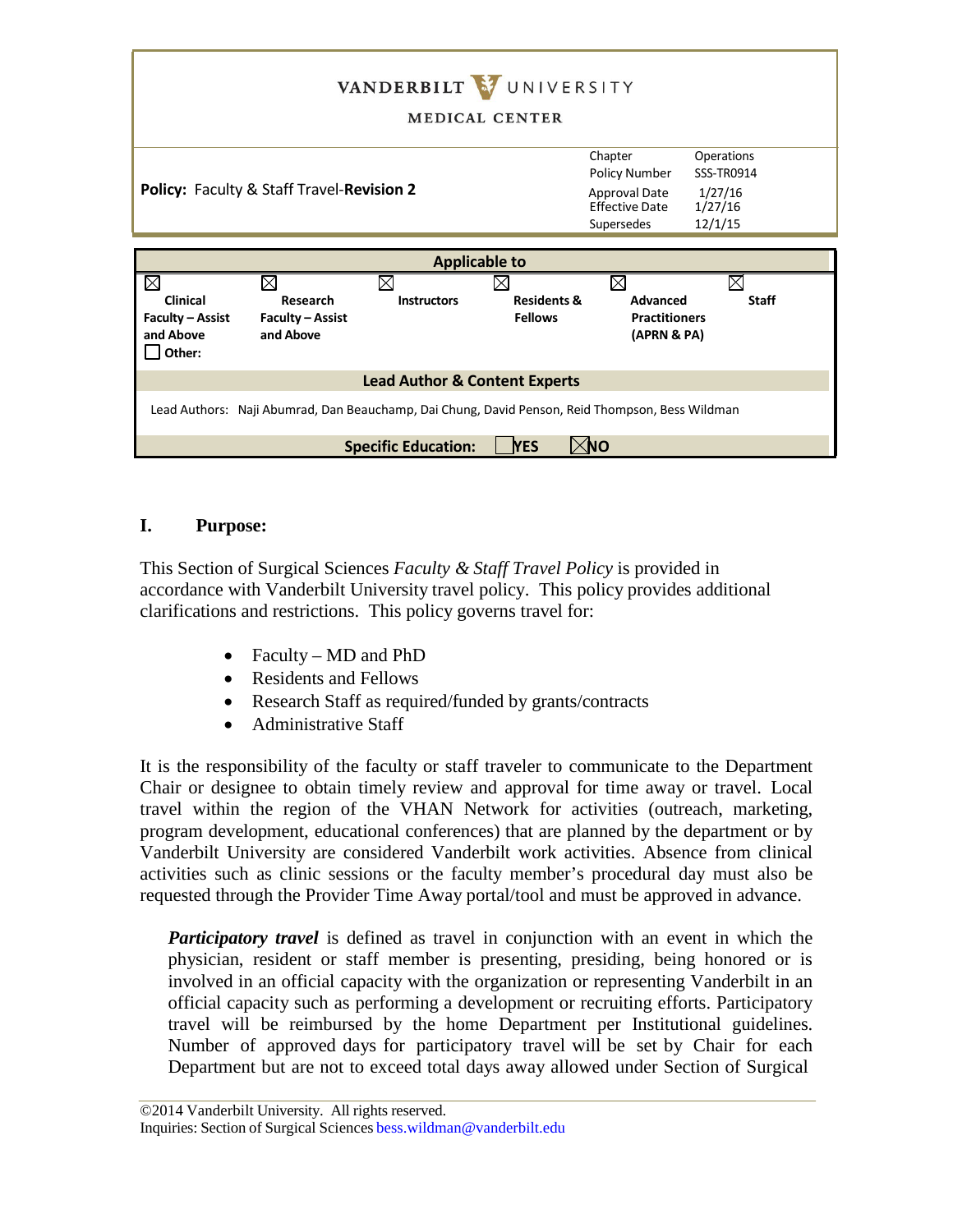VANDERBILT VUNIVERSITY MEDICAL CENTER

Faculty & Staff Travel Policy Policy Number OP SSS-TR0914

Sciences and Vanderbilt policies on External Activities and additional Vacation time as set by the Department and Sick leave as defined in the Faculty Manual.

*Non-participatory travel* is defined as travel for meetings etc. in which the physician, resident or staff member are attendees. Approved non-participatory travel will be reimbursed by the home Department per Institutional guidelines up to the following limits:

- Assistant Professor-Professor \$2,000 per year maximum reimbursable expense, 10 days absence from on campus faculty duties
- Non Physician Practitioner \$ 1,650 per year, 5 days

The Departments in Section of Surgical Sciences will reimburse expenses incurred during official business, if the expenses are properly authorized, reasonable, appropriately documented and submitted for reimbursement within the institutions travel policies and processes.

## **II. Policy:**

Regardless of purpose of travel, it must be communicated and approved by your chair or designee. Approval for travel is contingent upon availability of funds, clinical coverage, fulfillment or expected fulfillment of financial and productivity expectations of the individual, as well as assessment of the value of the trip together with other priorities. See additional clarification under the Section policy for *Faculty Vacation and Time Away.*

Professional Travel for attending physicians will be approved according to the above guidelines and if the following additional criteria are met:

- a. Sufficient departmental funds are available for travel that is requested and approved at least 6 weeks in advance of the travel. Exceptions may be made for extraordinary circumstances by the Department Chair.
- b. There are sufficient faculty physicians available for coverage of clinical service responsibilities. There should be a faculty member at the assistant professor or greater rank available for Metropolitan Nashville practice locations, but if coverage exceeds the geographic limits of Metro Nashville, then availability of another attending surgeon for coverage is required. If multiple requests are received for the same meeting, priority will be given to those participating in the meeting.
- c. If multiple requests are received for non-participatory travel, priority will be determined by the Department Chair.
- d. Total external activities, professional travel, sick time and vacation days will be considered when approving requests.
- e. All time away impacting clinics or other clinical time such as allocated OR time must be recorded in the Provider Time Away system and appropriate clinics closed or alternately covered in accordance with established policy. Requests for Provider Time Away made less than 42 days prior to the absence are not approved unless there is a personal or family illness, emergency, or other compelling reason for such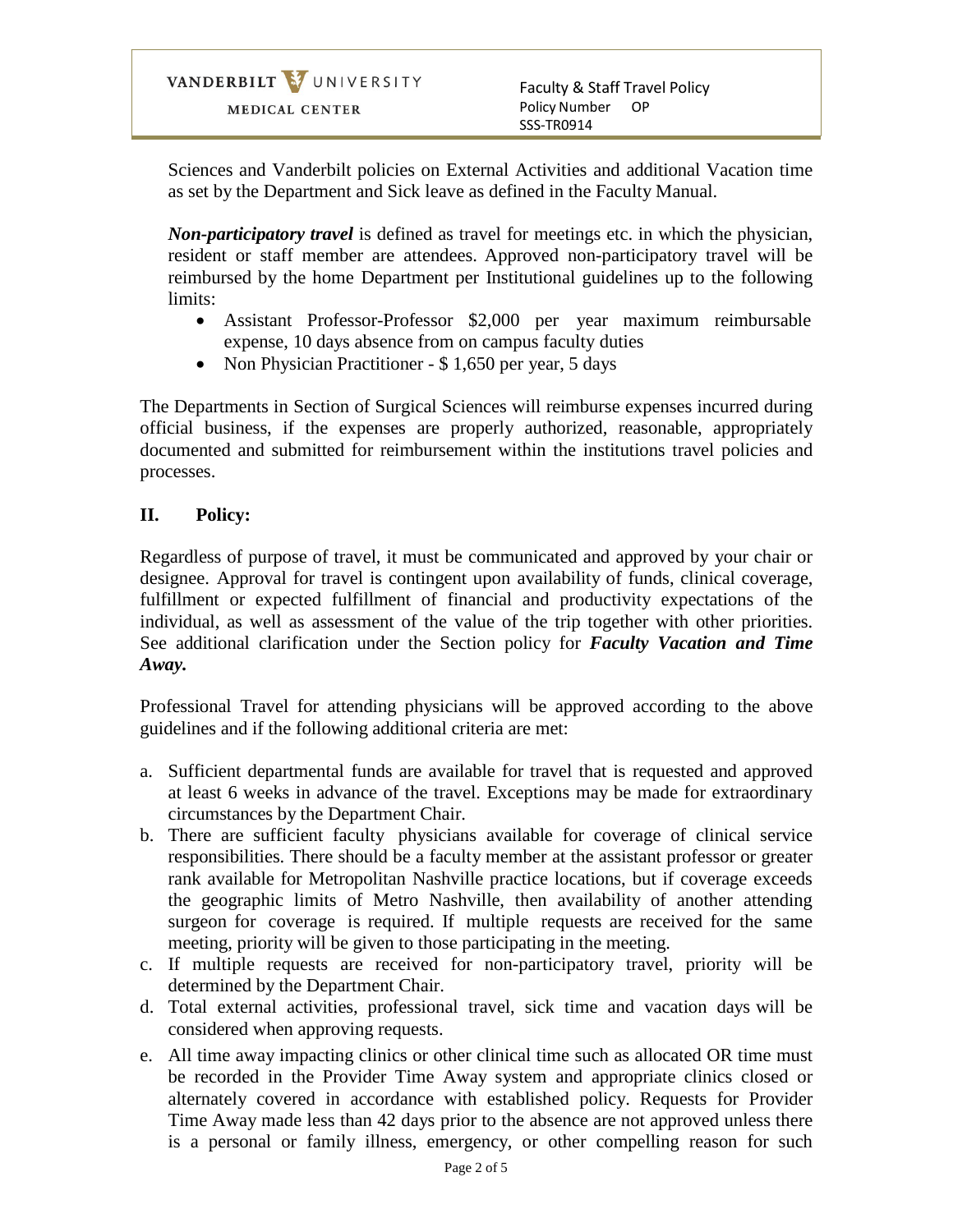VANDERBILT VUNIVERSITY

MEDICAL CENTER

Faculty & Staff Travel Policy Policy Number OP SSS-TR0914

absence. **Requests to cancel clinics with less than 42 days of notice must be approved by the Department Chair at time of request or by the Division Chief in the absence of the Chair.** Faculty providers are expected to make up missed clinics and surgical procedures that are cancelled by the provider with less than a 42 day notice.

Travel for Advanced Practitioners, residents and staff should be discussed with the Chair or immediate supervisor to determine coverage needs prior to submitting a travel authorization to the Chair. Similar coverage and time away expectations exist for Advanced Practitioners and Residents and Fellows. For Residents and Fellows travel will be approved according to programmatic specialty guidelines given by ACGME and departmental recommendations. First priority will be given to those who submit, and have accepted, their administrative, clinical and basic science research efforts.

## **III. Guidelines**

Travel approval is required prior to the booking of any travel expenses. Travel expenses made prior to approval are the financial responsibility of the traveler and may not be reimbursed. This includes, but is not limited to registration, hotel, rental car and air reservations. All airfare, rental car and hotel reservations are to be made through the Concur online booking tool, or directly with World Travel Services (WTS)and purchased with a personal credit card. Registration fees for conferences are paid by the traveler with a personal credit card after receiving travel approval. If lower rates for hotel accommodations are available through a conference room block rate, these may be booked directly by the traveler with the hotel or through the conference housing bureaus. Due to safety and security reasons, private rentals (e.g., Airbnb or VRBO) are prohibited for business travel. (Reference *Vanderbilt Medical Center Travel Policy* [https://vanderbilt.policytech.com/dotNet/documents/?do](https://vanderbilt.policytech.com/dotNet/documents/?docid=5267)cid=5267)

All travelers are expected to exercise good judgment on behalf of Vanderbilt and should to avoid unnecessary expenses. The following guidelines apply to all approved Section/department travel, regardless of funding source. Expenses in excess of the limits set forth below are the responsibility of the traveler and are not reimbursable using departmental funds.

- a. Meal reimbursement is based on actual expense and should not exceed \$100 per day per approved attendee. Itemized receipts should accompany any request for reimbursement for meals. Any meal expenses over these limits are the responsibility of the traveler. Original itemized receipts and proof of payment, i.e. credit card receipt should be uploaded into the Concur system.
- b. Unless expressly for approved recruitment, research collaboration or other legitimate business purposes, payment for group meals for non-VU personnel is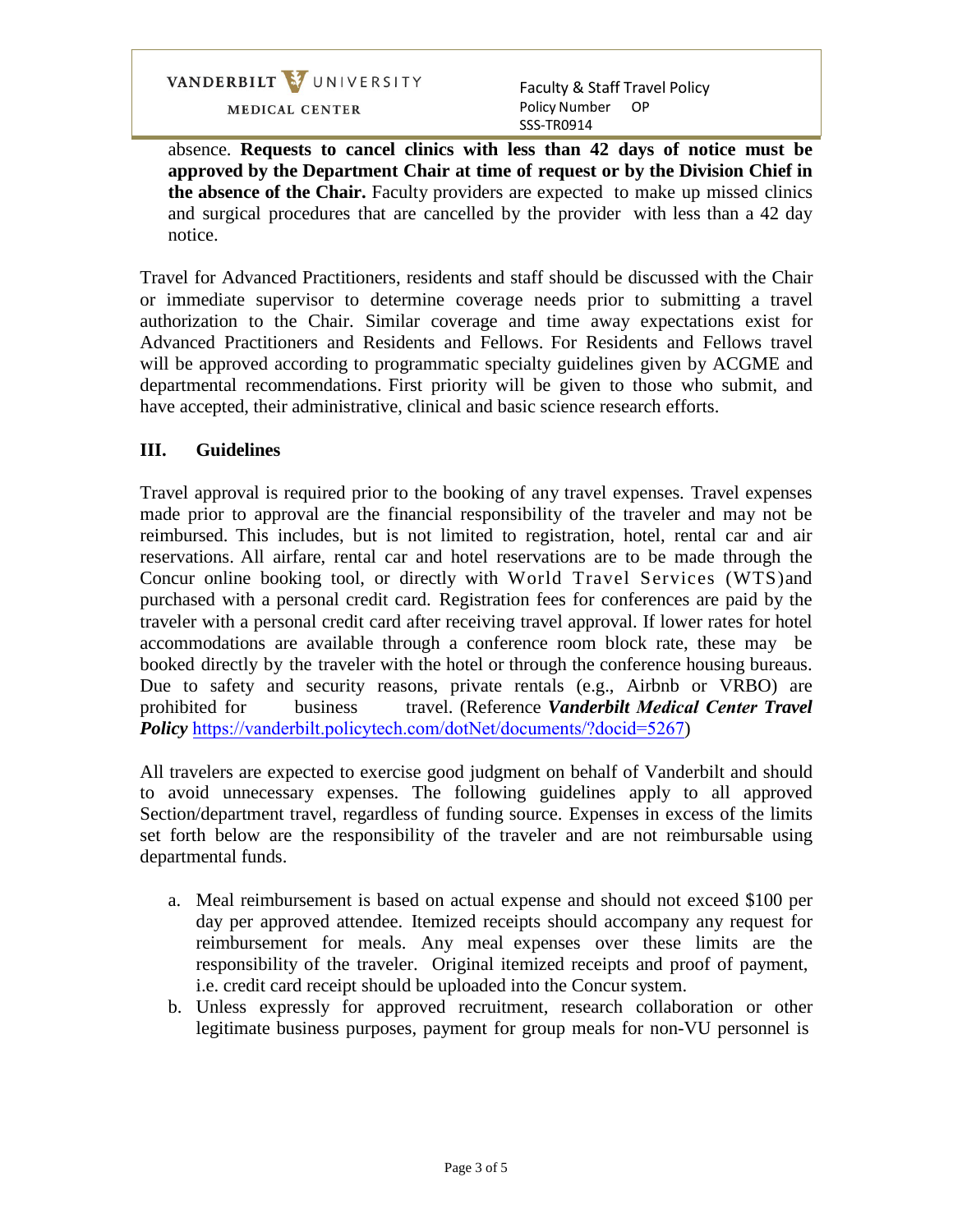not reimbursed. Such requests and justifications will be automatically referred to the department chair for review and also to the chair of the Section of Surgical Sciences for approval.

- i. If a group meal of Vanderbilt University approved attendees is included for full reimbursement, a list of those VU attendees must be uploaded or otherwise documented into the Concur system.
- ii. Other VU attendees included in the group meal may not submit an expense for the same meal if already covered by the person paying for the group.
- c. Every effort should be made to take advantage of lower conference rates for registration and hotel accommodations. Many hotels offer discounted rates for education institutions or are set at a meeting rate. Such rates should be requested upon registration. If hotel block rates are not available and a higher rate is anticipated, prior approval must be obtained or reimbursement will be at the block rate.
- d. Tips for maids, bell hops etc. are considered unallowable and thus, will not be reimbursed.
- e. Expenses for travel to attend conferences of workshops with the sole purposed of earning CME credits are generally considered a personal expense and are not reimbursable. At their discretion, Chairs/Chiefs may authorize up to \$2,000 per year per faculty member at the Assistant Professor – Professor level. Any exceptions to this are to be determined by the Departmental Chair and recommended by that Chairperson for approval by the Section Chair.
- f. Alcohol is considered a personal expense and is not reimbursable.
- g. Foreign Travel requests without grant funding must have strong justification and approved by both the Departmental Chair/Division Chief and the Chair of the Section
- h. Airline travel upgrades are not reimbursable expenses.
- i. Most of the time, it is more economical to use taxi cabs and/or public transportation rather than a rental car for professional travel. Automobile rental will not be reimbursed without clear justification of the need for a rental instead of another mode of transportation.
- j. Valet parking will not be reimbursed. Airport parking will be reimbursed at the current short-term rates posted on BNA website, currently \$21/day.
- k. Additional absence days beyond arrival the day before a meeting that begins in the morning and departure more than one day after completion of the meeting are considered personal expense and should also be counted as vacation days. These are not eligible expenses for reimbursement.
- l. Other than meals, social activities and travel outside the meeting and hotel venues, even if associated with the meeting, are considered personal expense and are not reimbursable.
- m. Requests for reimbursement for travel must be submitted in a timely manner within 21 days of return from travel. Detailed receipts are expected to support any reimbursement requested. Review of travel documents for completeness and accuracy is expected by traveler.